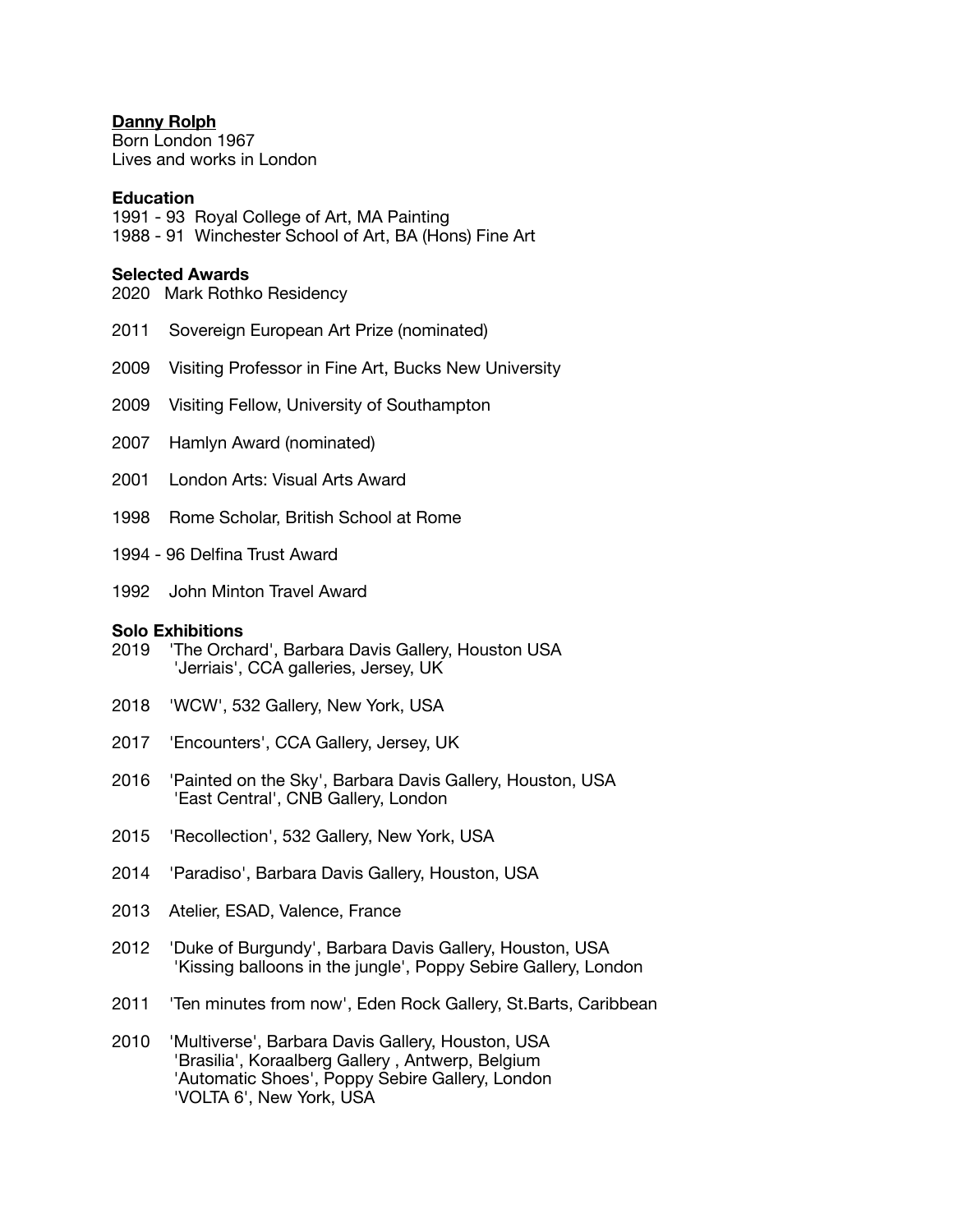- 2009 'Simultaneous Dreams', AR/Contemporary, Milan, Italy 'Accelerator', Barbara Davis Gallery, Houston, USA
- 2008 'Jackson', AR/Contemporary, Milan, Italy
- 2007 'Happenstance' AR/Contemporary, Milan, Italy 'Singularity' Barbara Davis Gallery, Houston, USA
- 2006 'There is no such thing as pure', Hales Gallery, London 'Hinterland', Barbara Davis Gallery, Houston, USA
- 2005 'Obstraction', AR/Contemporary, Milan, Italy 'Rutherford', Newlyn Art Gallery, Cornwall
- 2002 'Locations', Chapter, Cardiff
- 2001 'Famous Italians', Hales Gallery, London
- 1999 'YK', Mark, Oxo Tower, London
- 1996 'FOCUS', Paton Gallery, London
- 1995 Cultural Instructions, London

#### **Group Exhibitions**

- 2020 'Where we are', Mercers Hall, London
- 2019 'Vision X', Royal Hibernian Academy, Dublin
- 2018 'X Years After 2', 532 Gallery, New York, USA
- 2017 'X Years After', 532 Gallery, New York, USA 'Purifications', Aeroplastics, Brussels, Belgium 'Luftschlosser', Schloss Lekow, Poland 'Summer Show 2017', Royal Academy of Art, London 'AbstractXed #1', Aeroplastics, Brussels, Belgium 'Last Picture Show', 532 Gallery, New York, USA
- 2016 'Hoarder Control', Marion deCanniere, Antwerp, Belgium 'Winter Salon', 532 Gallery, New York, USA 'After Degas- Inspirations and Sources', The Place Downstairs, 11 Canonbury Place
- 2015 'Piercing the veil', Simmons+Simmons, London 'Screen', Turps gallery, London 'Then for now', Delfina Foundation, London 'Sunday in The Park With Ed', Display Gallery, London
- 2014 'Derive', The Place Downstairs, London 'The social bases of abstraction', Updown gallery, Kent 'Doors in The Wall', Bearspace and Number 3, London 'Summer Show 2014', Royal Academy, London (invited) 'Instant Crush', Kevin Kavanagh Gallery, Dublin, Ireland 'Line and Value part 1', Updown gallery, Kent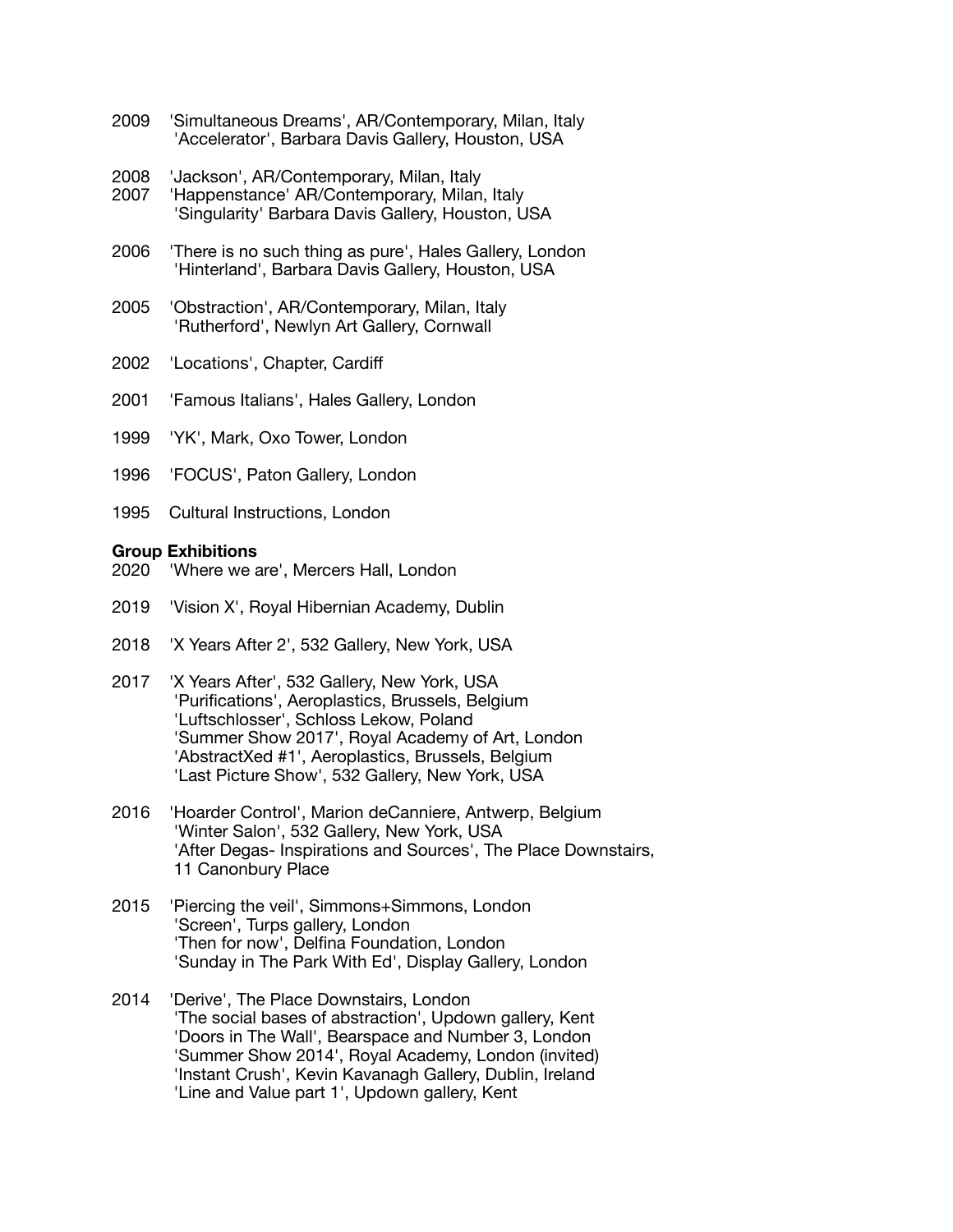'Into and Out of Abstraction'. Lubomirov-Easton Gallery, London 'Inside The Palace'. Kevin Kavanagh Gallery, Dublin, Ireland

- 2013 'Perfect Death'. Lion and Lamb Gallery, London 'Vitis Vinifera'. 108 Shacklewell Lane, London 'Drawing Room 2013'. Drawing Room, London 'Going My Way'. Barbara Davis Gallery, Houston, USA 'Selective Perspectives', Kevin Kavanagh Gallery, Dublin, Ireland
- 2012 'Pencil and Paper', Poppy Sebire Gallery, London 'Double Vision', Lion & Lamb Gallery, London 'Caveau', Galleria Riccardo Crespi, Milan, Italy 'Around the world in 80 days' (touring), Torrance Art Museum, Los Angeles, USA 'Mile Marker', Barbara Davis Gallery, Houston, USA 'London/Berlin' (touring), C4RD, London 'The Perfect Nude', Wimbledon Space, London
- 2011 'Polemically Small', Charlie Smith, london 'A Few Friends', Testbed, London 'The Future Can Wait', Victoria House, London 'London/Berlin', Galerie Fruehsorge, Berlin, Germany 'Polemically Small' (touring), Torrance Art Museum, Los Angeles, USA 'The Perfect Crime', 4A, Malvern 'Summer Show 2011', Royal Academy, London (invited) 'Dream Skipper', Barbara Davis Gallery, Houston, USA 'Drawing Room 2011', Drawing Room, London 'Smaller than a lemon', Angelika Studios, High Wycombe\*
- 2010 'A New Chapter', Poppy Sebire Gallery, London '501 up', Zero10 gallery, London 'Summer Show 2010', Royal Academy, London 'A Miasma', ASC Gallery, London 'In Conversation', Huguenot Gallery, London 'Elevated', Rottet Studio, Los Angeles, USA
- 2009 'We're moving', Royal College of Art, London 'Fate and Freewill', Contemporary Art Space, Riverside, California, USA 'Obsession' (work from Lodeveans collection), University of Leeds Gallery 'Drawing 200', Drawing Room, London 'Reconstructing the old house', The Nunnery, London (toured to Ruskin Gallery, Cambridge) 'Summer Show 2009', Royal Academy, London (invited) 'Caos vs Ordine', AR/ Contemporary, Milan, Italy 'Supersurface', Laurent Delaye Gallery, London 'You are more beautiful than a butterfly', Turpentine Gallery, Reykjavik, Iceland 'PAPERVIEW', John Jones Project Space, London\*
- 2008 'Freshly Baked', Barbara Davis Gallery, Houston, USA 'Park Avenue', Southampton City Art Gallery, Hampshire 'Pure Optic Ray', FRED Gallery, Leipzig, Germany 'Superstratum', Koraalberg Gallery, Antwerp, Belgium 'Her House', Her House Gallery, London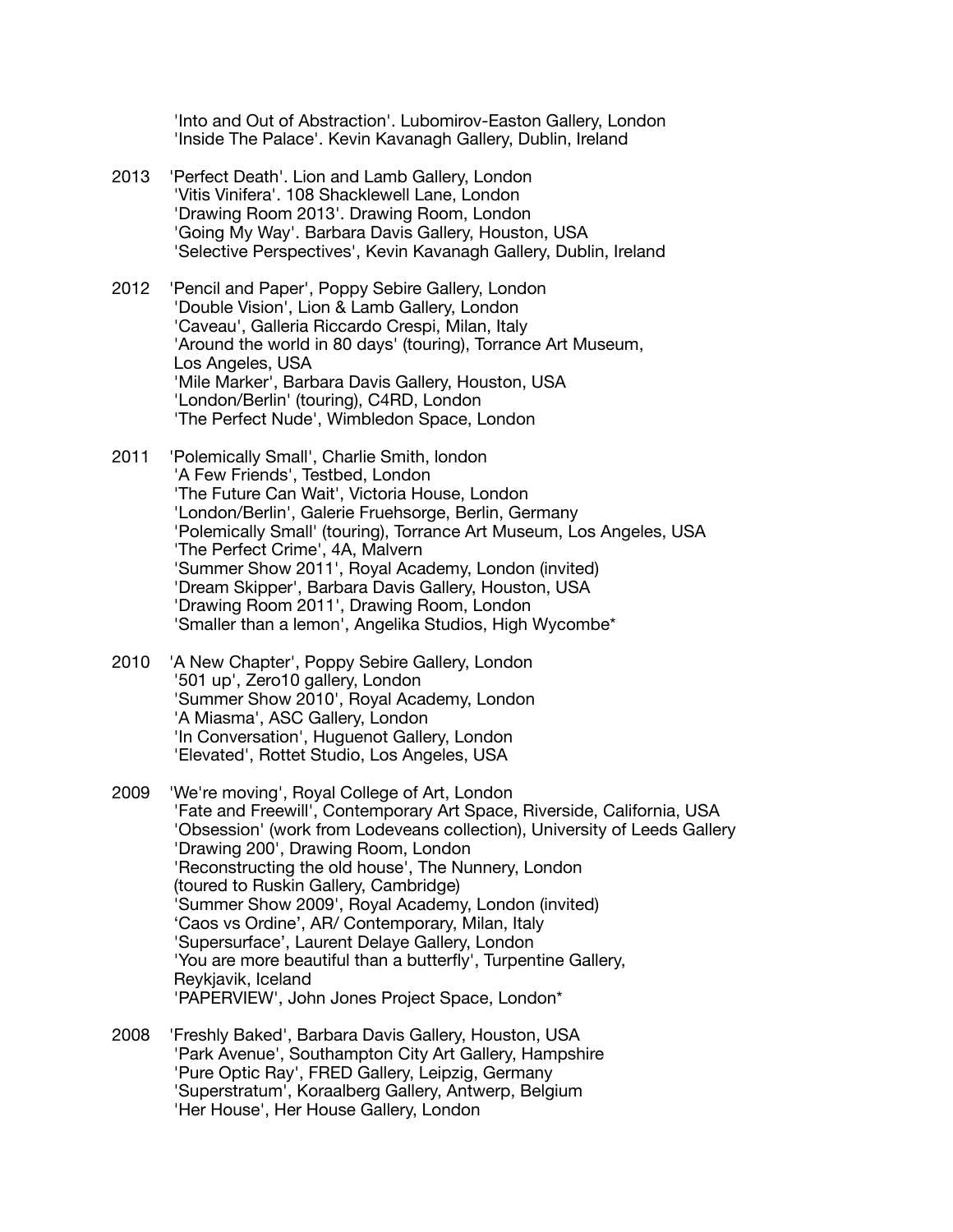'Paper Show' AR/Contemporary, Milan, Italy 'Hypersurface', OVADA, Oxford 'Through The Star Gate', AR/ Contemporary, Milan, Italy\* 'Tipping Point', Purdy Hicks Gallery, London 'Arts Futures 08', Contemporary Arts Society, Bloomberg Space, London

- 2007 'A Carry on in The House of the Atomic Comic', Carter/Gallagher Gallery, London 'Lady Holic', Rod Barton Invites, London 'Arts Futures 07', Contemporary Arts Society, Bloomberg Space, London 'Drawing 200', Drawing Room, London
- 2006 'COROLA', Camberwell Art Space, London\* 'When forms become attitude', AR/ Contemporary, Milan, Italy\* 'Cold Climate', Living Arts Museum, Reykjavik, Iceland 'Mimoid', L.A.F, London
- 2005 'Pie Fight', AR/ Contemporary, Milan, Italy 'This drawing is ribbed for her pleasure', Cynthia Broan Gallery, New York, USA 'Drawing 200', Drawing Room, London 'Pencil', Carter Presents, London 'Nice to meet you', Mark Moore Gallery, Los Angeles, USA
- 2004 'twentyfourbythirty', Keith Talent, London\* 'Obstractivist', Hales Gallery, London 'Cold Climate', APT Gallery, London 'Collage', Bloomberg Space, London
- 2003 'New British Painting', John Hansard Gallery, Southampton 'Drawn 2b wild', Hales Gallery, London 'Bad Touch', Keith Talent, London 'Temporary Fiction', Transition, London 'v-1', Kontainer, Los Angeles, USA 'Miniature', Kybidou Gallery, Tokyo, Japan 'Painting Year Zero', Keith Talent, London RMIT Gallery, Melbourne, Australia Arnegie Gallery, Hobart, Tasmania
- 2002 'John Moores 22', Walker Art Gallery, Liverpool 'Miniature', Raid Projects, Los Angeles, USA 'Superfluity' Riga Contemporary Museum, Latvia 'Loco for Rococo', Nunnery, London 'Bold and Beautiful', Mile End Pavilions, London 'Giardino', Modena Museum, Modena; touring to Centro Culturale, Paggeria: Studio d'Arte Raffaelli. Trento; and Galleria Del Tasso Arte Contemporanea, Italy 'Crosscurrents', Raid Projects and Miller-Durazo Gallery, Los Angeles, USA
- 2000 Hales Gallery, London (2 person show) 'John I'm Only Dancing', Touring show; Collective Gallery, Edinburgh Margaret Harvey Gallery, St Albans 'Beautiful', Oxo Tower, London\* 'Colour Coded', Rubicon Gallery, Dublin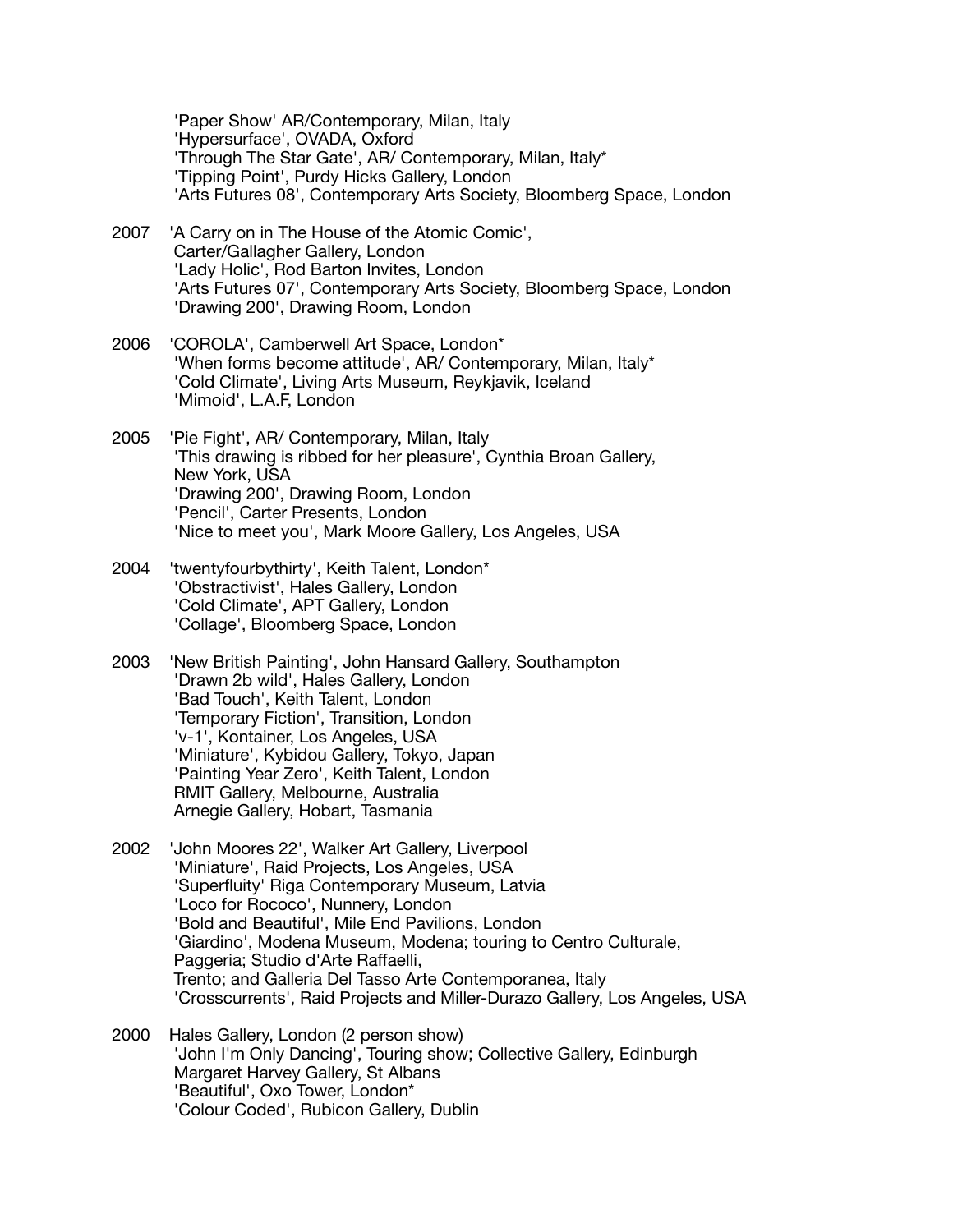'Sporadinate', Lock Up, London\*

- 1998 'Hapax K-pax' Danielle Arnaud, London 'Eliminate the Negative', Gasworks, London 'Davies, Malinowski, Rolph, Wallinger', BSR Gallery, Rome, Italy
- 1996 'Bureau de Change', Rustin Foundation, Antwerp, Belgium 5020 Gallery, Salzburg, Austria Economist Building, London

\*denotes curated by the artist

## **Collections**

Metropolitan Museum of Art, New York Tate Gallery, London British Consulate, Rome Coopers & Lybrand, London Simmons & Simmons, London Jerry Speyer, New York, USA Michael A.Ross, New York British Airways Goldman Sachs Khodr Collection, Beirut Time Warner Pearson **Unilever** Dresdner Bank Thompson Knight, Dallas

## **Selected Publications**

- 2012 'Mile Marker', Barbara Davis catalogue
- 2011 'The Future can wait', Catalogue
- 2010 'Summer Show 2010', Royal Academy Catalogue
- 2009 'Fate and Freewill', Contemporary Art Space, Catalogue, text by Martin Holman 'Summer Show', Royal Academy catalogue 'Reconstructing the old house', Catalogue, text by Dave Ryan
- 2008 'Superstratum', Catalogue, text by John Chilver 'Singularity', Catalogue, text by Martin Holman
- 2007 'Happenstance', Monograph, text by Martin Holman
- 2006 'Miser & Now', Summer issue, Quarterly magazine
- 2005 'Rutherford', Newlyn Art Gallery, Catalogue 'Obstraction', AR/ Contemporary, Catalogue
- 2004 'New British Painting', Catalogue